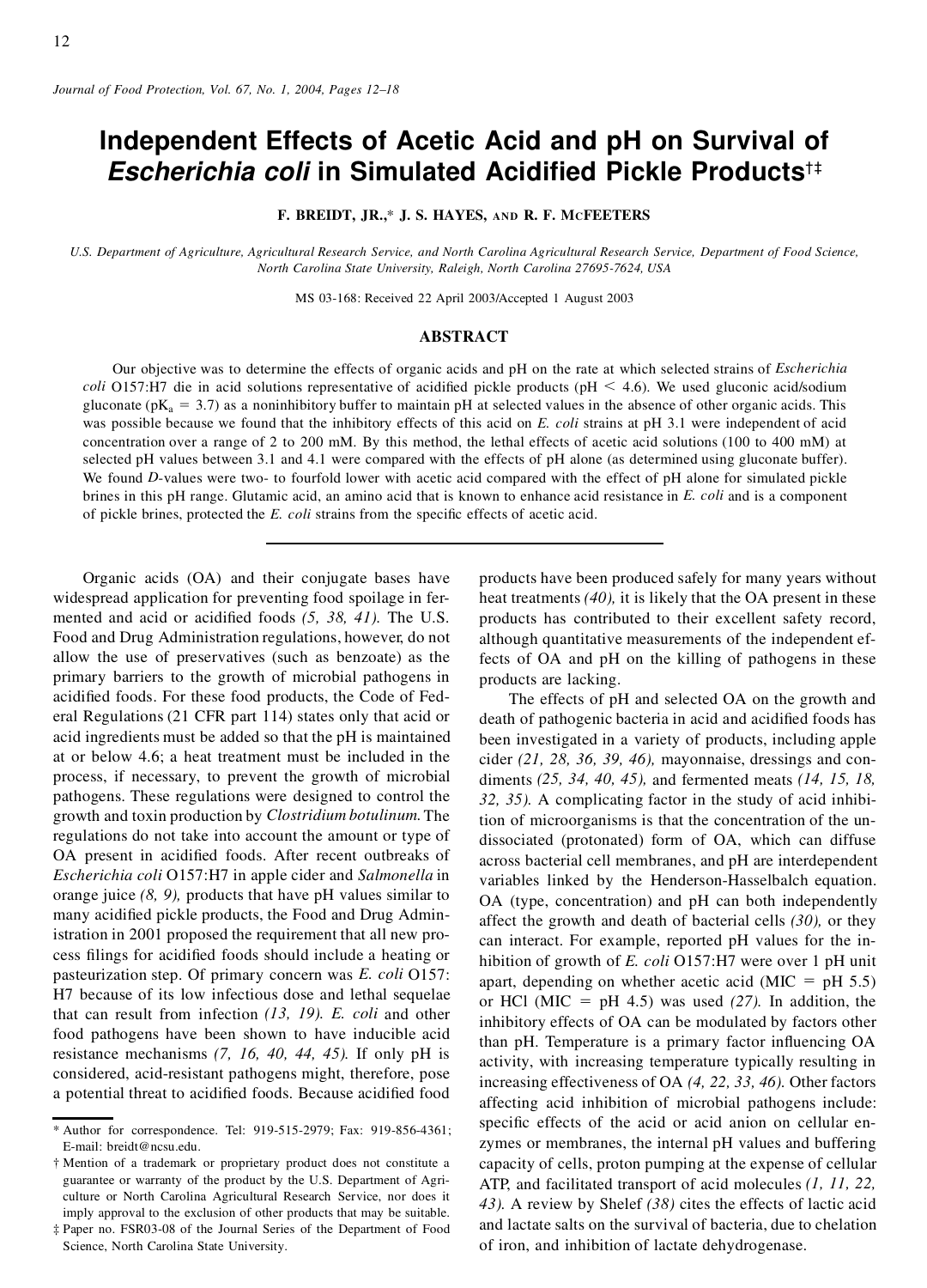Interpretation of the reported results from acid inhibition studies is confounded by variations in the sensitivity of the bacterial strains tested and variation in experimental conditions. Experimental variables include pH, concentration and type of OA, ionic strength, and temperature. For example, Young and Foegeding *(48)* showed that for given pH values ranging from 4.7 to 6.0, the order of effectiveness of OA inhibiting the growth of *Listeria monocytogenes* in brain heart infusion broth on an equimolar basis was acetic  $>$  lactic  $>$  citric. However, with the same data, if the effectiveness was based on initial concentration of undissociated acid, the order was reversed. When Ostling and Lindgren *(29)* determined MICs for the inhibition of *L. monocytogenes* by lactic, acetic, and formic acids, they found (undissociated) lactic acid was the most inhibitory, with an MIC of less than 4 mM for aerobic growth and less than 1 mM for anaerobic growth. An MIC for the inhibition of growth of *Listeria innocua* was reported as 217 mM sodium lactate at pH 5.5 *(20).* This corresponded to a concentration of about 5 mM protonated lactic acid. More recently, Buchanan and Edelson *(6)* looked at the effects of citric, malic, lactic, and acetic acids on cell viability of *E. coli* O157:H7 at a fixed acid concentration of 0.5% (wt/ vol). For nine strains, lactic acid was the most effective at reducing the viable cell population, and HCl was the least effective, with the order of acetic, citric, and malic acid sensitivity varying in a strain-dependent manner. In the same year, a study *(10)* that used growth/no-growth assay showed that the order of inhibition of a mixture of three *E. coli* O157:H7 strains by OA at selected pH values was acetic  $\ge$  citric  $\ge$  malic. In these experiments, acid was added until the desired pH value was reached. We focused our studies on acetic acid, which is the primary acidulant used in many acidified pickle products.

The objectives of this study were to determine the specific effects of acetic acid concentration and pH (independently and combined) on the survival of *E. coli* O157:H7 in conditions typical of commercial acidified pickle products. To determine the inhibitory effects of pH in the absence of acetic acid, we used sodium gluconate as a noninhibitory buffer to maintain a pH at values in the range of 3.1 to 4.1.

#### **MATERIALS AND METHODS**

**Bacterial strains and growth media.** *E. coli* B179 (O157: H7 strain 87-23, tox<sup>-</sup>) was kindly provided by Dr. Alison O'Brien (Uniformed Services University, Bethesda, Md.), *E. coli* strains B185 (serotype O29:NM, ATCC 43892) and B194 (serotype O157:H7, ATCC 43895) and *E. coli* strain B187 (K12, ATCC 10798) were obtained from the U.S. Food Fermentation Laboratory Culture Collection (USDA-ARS, Raleigh, N.C.). Bacterial strains were grown overnight on tryptic soy broth or agar (Difco Laboratories, Detroit Mich.) supplemented with 10 g/liter glucose (Sigma Chemical Co., St. Louis, Mo.). For acid inhibition experiments, each culture was grown statically overnight for 15 h in tryptic soy broth–glucose at 37°C to induce acid resistance. Cells were harvested by centrifugation and resuspended in an equal vol ume of 8.5 g/liter NaCl (saline), and combined cultures were diluted 100-fold into a final volume of 20 ml of acid solution as described below. Cells were enumerated from the acid suspensions

| Initial $pH^a$   | (mM)     | Acetic concentration Protonated acetic acid<br>(mM) |  |
|------------------|----------|-----------------------------------------------------|--|
| 3.1              | $\theta$ | 0                                                   |  |
| 3.7              | $\theta$ | 0                                                   |  |
| 3.7 <sup>b</sup> | $\theta$ |                                                     |  |
| 4.1              | 0        | 0                                                   |  |
| 3.1              | 400      | 330                                                 |  |
| 3.7              | 100      | 50                                                  |  |
| 3.7 <sup>b</sup> | 200      | 110                                                 |  |
| 4.1              | 100      | 30                                                  |  |

*<sup>a</sup>* All solutions contained 20 mM gluconate as a buffer, which was required to maintain pH in the treatments with no acetic acid.

*b* Isomerose (250 g/liter; Isosweet 100 high fructose corn syrup; Staley Manufacturing, Decatur, Ill.) was added.

by plating on nonselective tryptic soy agar–glucose with a spiral plater (Model 4000, Spiral Biotech, Inc., Norwood, Mass.) and an automated plate reader (QCount, Spiral Biotech). The lower limit of detection for this method was 400 CFU/ml. Cucumber juice (CJ) broth was prepared with washed size 2B pickling cucumbers  $(\sim36$  mm in diameter), which were blended to homogeneity. The slurry was mixed with an equal volume of rice hulls and pressed with a custom wine press (Fruit and Vegetable Processing Laboratory, North Carolina State University, Raleigh, N.C.) to express juice. The raw juice was then stored at  $-20^{\circ}$ C. CJ medium was prepared from frozen juice by thawing and heating until the temperature reached 80 to 85°C. The juice was rapidly cooled and centrifuged at 23,500  $\times$  g for 20 min at 4<sup>o</sup>C in 250-ml bottles (Sorvall GSA rotor, Kendro Laboratory Products, Newton Conn.). The CJ medium was sterilized by filtration (#430624 bottle filters, Corning Inc., Acton, Mass.) and stored at  $4^{\circ}$ C. This medium was added to acid solutions where indicated below to simulate the typical brine conditions of fresh-packed, acidified (nonfermented) pickles.

**Acid inhibition experiments.** Acid solutions were prepared with acetic and gluconic acid (Sigma), and the pH was adjusted with HCl to the indicated values. NaCl was added to all acid treatments to give a final resulting ionic strength of 0.37, which is equivalent to 20 g/liter NaCl (2% NaCl), the typical salt con centration in many acidified pickle products. Gluconic acid was added to 20 mM for acid killing experiments, except where otherwise indicated. The total ionic strength was determined by sum ming the acid anion contributions of both gluconic and acetic acids at the different acid and pH combinations (calculated using the Henderson-Hasselbald equation), and adjusted to 0.37 by adding NaCl. Data from a previous experiment indicated that ionic strength, under acid conditions used in this report, can influence the survival of bacteria *(3).* Acid and pH conditions typical of acidified pickle products were prepared using gluconate as a buffer to control pH (in all treatments) as indicated in Table 1. Additional treatments included solutions of pH 3.1, 400 mM acetic acid with final ionic strength adjusted to  $0.37$  (with NaCl, as described above) containing one or more of the following: 60% (vol/vol) CJ, 55 mM glucose or fructose, and 1 mM glutamic acid or ar ginine.

Cells were added to the acid solutions immediately before dispensing 20 ml into sterile Vacutainer tubes (16 by 165 mm, #366433, BD Biosciences, San Jose, Calif.). Tubes were placed in a plastic rack in a heating/cooling water bath (RTE-211, Neslab Instruments Inc., Newington, N.H.) at 10, 20, or  $30^{\circ}$ C, as indi-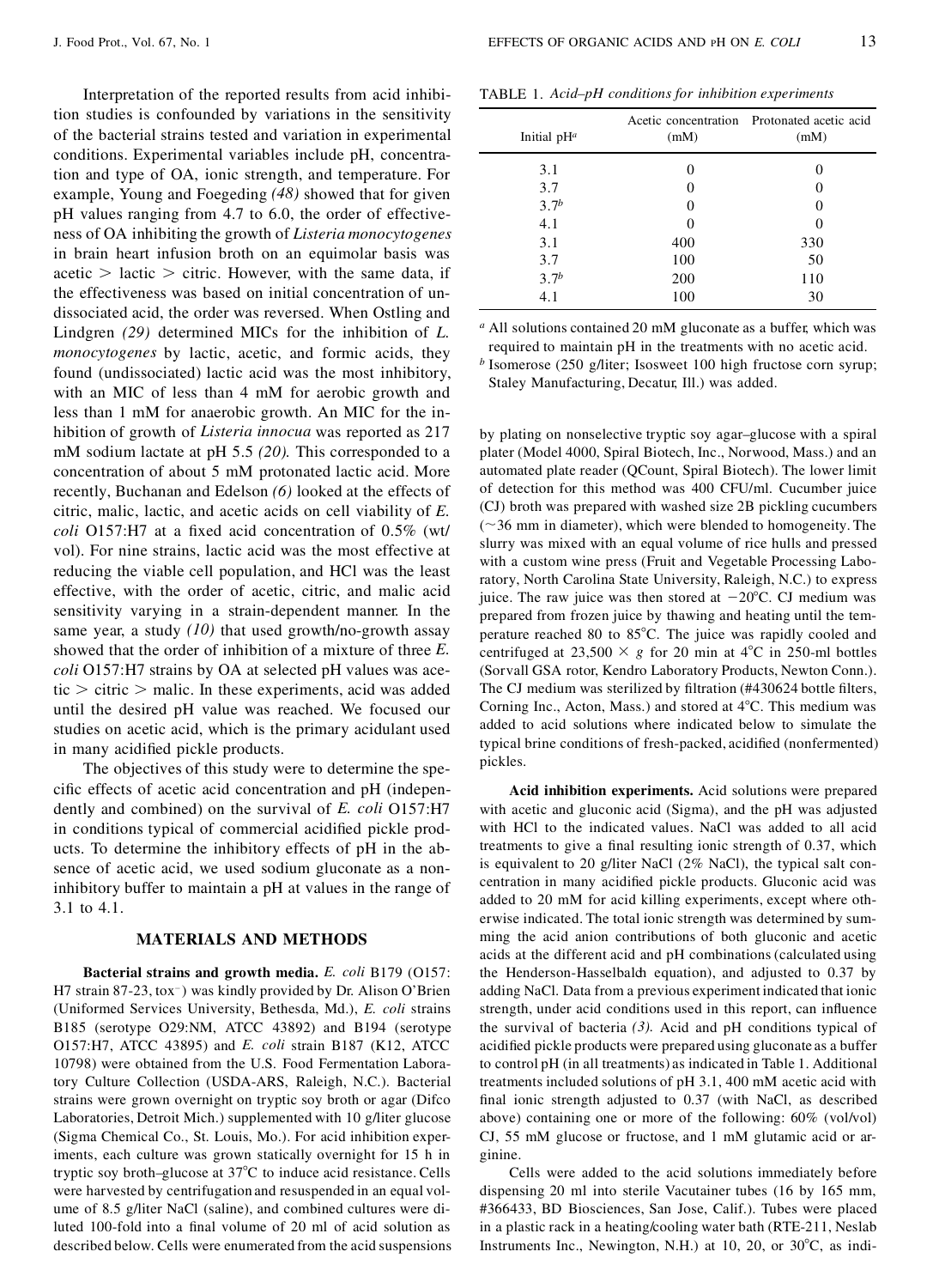

FIGURE 1. *Data for the survival of* E. coli *strains at 258C in acetic (A) and gluconic (B) acids for three concentrations of acid: lled circles, 2 mM; open circles, 20 mM; triangles, 200 mM. The pH and ionic strength for all treatments was held at 3.1 and 0.37 (respectively)with NaCl to adjust ionic strength. Regression lines were determined from two or more independent trials.*

cated. Samples (1 ml) were removed aseptically at the indicated times with a 1-ml syringe through the septum top of the Vacutai ner tube. Samples were diluted appropriately in sterile saline and plated on nonselective agar (tryptic soy agar–glucose) as described above. To prepare samples for biochemical analysis, cells were removed by centrifugation at  $12,000 \times g$  in a microcentrifuge (model 16KM, Fisher Scientific, Hampton, N.H.), and the supernatant was frozen at  $-20^{\circ}$ C prior to high-performanceliquid chromatography analysis.

**Biochemical analysis.** The acids (gluconic and acetic) and sugars (glucose and fructose) were separated with a Bio-Rad HPX-87H 30-cm acid column (Bio-Rad Laboratories, Hercules, Calif.). The chromatographic system included a P2000 pump, an AS300 autosampler, and an SCM 1000 vacuum membrane degasser (ThermoQuest, Inc., San Jose, Calif.). A Waters 410 Differential Refractometer was used for quantitation of the sugars and alcohols (Waters Associates, Milford, Mass.). A UV6000 diode array detector (ThermoQuest) with a 50-mm light path was used for quantitation of the acids. The eluent was 0.03 N sulfuric acid with a flow rate of 0.6 ml/min, and the column was held at  $52^{\circ}$ C. Sample vials were maintained at  $8^{\circ}$ C in the autosampler tray. The ChromQuest program (ThermoQuest) was used to control the equipment and analyze the data.



FIGURE 2.D<sup>p</sup> *values (*D*-value for a population) for the survival of* E. coli *strains at 258C in acetic (black bars) and gluconic (gray bars) acids at 2, 20, and 200 mM. The pH and ionic strength for all treatments was held at 3.1 and 0.37 (respectively) with NaCl to adjust ionic strength. The error bars indicate the upper 95% condence intervals for two or more independent trials.*

**Statistical analysis and death rate calculations.** *D*-values were determined as the negative inverse of the slope of the re gression line from linear survivor curves (log CFU/ml versus time data). Because a cocktail of *E. coli* strains was used for these values, we reported  $D_p$ -values, to denote the *D*-value for a population of bacterial strains *(2).* To determine the slope of the re gression line and corresponding standard error, the LINEST function from Excel (Microsoft Office XP, Microsoft, Redmond, Wash.) was used. In simple linear regression, the least squares and maximum likelihood estimate of the slope are the same; therefore, the 95% upper confidence limits for the slope were calculated using the 95 percentile of the Student's *t* distribution.To determine the upper 95% confidence limit for  $D_p$ -values, the negative inverse of confidence limit for the slope was used. For nonlinear survivor curves, survival data was modeled with a Weibull model, and 5 log reduction times were calculated as described *(47).* Statistical inferences concerning the similarity of  $D_p$ -values were determined with the general linear models procedure of SAS (SAS Institute Inc., Cary, N.C.).

#### **RESULTS**

To determine the inhibitory effects of pH independent of OA, a noninhibitory buffer with a pK value around 4.0 or lower was needed. Gluconate was considered for this role because it is a polar molecule that might have difficulty traversing bacterial membranes, even in the protonated form. Survival curves for a cocktail of *E. coli* strains in the presence of acetic acid and gluconate (or gluconic acid) were generated at  $25^{\circ}$ C and pH 3.1 using a 100-fold range of concentrations(2 to 200 mM; Fig. 1). Because some acid was required to buffer pH, the lowest acid concentration used was 2 mM. We found that the  $D_p$ -values (*D*-value for a population of strains as described in *(2)*), determined for gluconate at each concentration were not significantly different ( $P > 0.05$ ), ranging from 1.75 to 2.0 h (Fig. 2). However, the  $D_p$ -value for 200 mM acetic acid (0.23 h) was about 8- to 10-fold lower than that for 2 or 20 mM (which were 1.79 and 2.66 h, respectively; Fig. 2). Inter-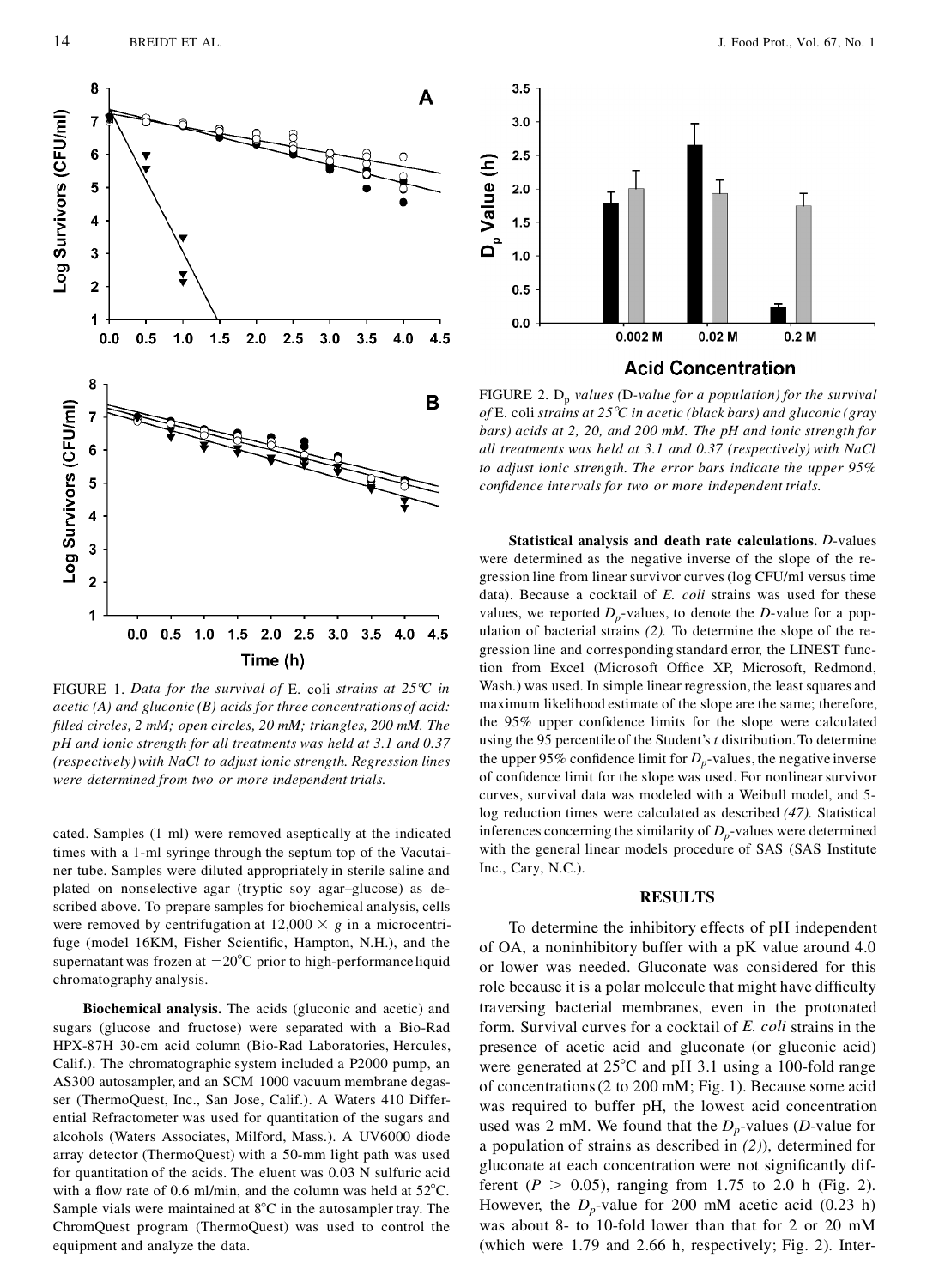

FIGURE 3. *Survival curves for* E. coli *strains in the presence (gray circles) or absence (open circles) of 400 mM acetic acid at 208C. The pH and ionic strength for all treatments was held at 3.1 and 0.37 (respectively) with NaCl to adjust ionic strength. Survival data were modeled with a linear (solid line) or Weibull model (dashed line) from two independent trials.*

estingly, we consistently saw an increase in the  $D_p$ -value recorded for acetic acid at 20 mM when compared with 2 mM under the conditions of this experiment. The mechanism responsible for this increase in survival at the intermediate acetic acid concentration remains to be investigated. From these data, we concluded that the survival curves observed for gluconate were primarily influenced by pH because the  $D_p$ -values were independent of gluconate concentration. Results from high-performance liquid chromatography analysis showed no change in gluconate during these experiments (not shown). Gluconate was, therefore, used in subsequent experiments as a buffer at 20 mM to determine the effects of pH on the survival of *E. coli* at pH values between 3.1 and 4.1.

The effect of 400 mM acetic acid on the survival of the cocktail of  $E$ . *coli* strains at pH 3.1, 20 $^{\circ}$ C, was determined with the use of gluconate as a buffer to control pH for a control treatment with no acetic acid (Fig. 3). This acetic acid concentration was chosen because it is typical of acidified pickle products with a pH of 3.1 (26). The treatment with acetic acid showed approximately fourfold lower 5-log reduction times when either a linear (7.9 versus 32.5 h) or Weibull model (8.7 versus 38.4 h) was used (Table 2). The difference in reduction times observed for these treatments, therefore, measured the effect of acetic acid in combination with pH versus the effect of pH alone.

The effect of acetic acid and pH in conditions typical of acidified pickle products on the survival of the cocktail of *E. coli* strains was tested at three temperatures: 10, 20, and  $30^{\circ}$ C. For all treatments (Table 1), gluconate was used as a buffer to control pH, and the ionic strength was held constant at 0.37, as described above. The  $D_p$ -values for the survival data are presented in Figure 4. In each case, with the exception of treatments giving  $D_p$ -values greater than 40 h, the survivor curves (not shown) were modeled by linear regression over a range of 2 or more log cycle reductions. For the acid and pH treatments shown in Figure 4, the  $D_p$ -values were between two- and fourfold lower when the treatments with acetic acid were compared with those without acetic acid. One exception was the pH 4.1 treatment at 20 $\degree$ C. For that treatment, the difference in  $D_p$ values was only 1.6-fold lower with the addition of acetic acid. The data show that temperature played an important role in the survival of the *E. coli* strains, with the greatest survival at  $10^{\circ}$ C for all conditions tested. For three of the treatments,  $D_p$ -values were not obtained because either the cells died too quickly (the pH 3.7 treatment with acetic acid at  $30^{\circ}$ C) or too slowly (10 $^{\circ}$ C, pH pH 4.1 treatments) for accurate measurements. The initial and final concentrations of gluconic and acetic acids were measured for all treatments, and no differences were found (not shown).

We used a simulated pickle brine containing CJ to determine the effect of pickle brine components, representative of a fresh pack (nonfermented, acidified) pickle product, on the survival of the cocktail of *E. coli* strains (Fig. 5). At  $20^{\circ}$ C, the addition of CJ resulted in an increase in

TABLE 2.*Modeling the effect of acetic acid on* Escherichia coli *O157:H7 at pH 3.1*

|                | Weibull model <sup>a</sup> |                        |                  | Linear model <sup><math>b</math></sup> |                        |
|----------------|----------------------------|------------------------|------------------|----------------------------------------|------------------------|
| Parameter      | With<br>acetic acid        | Without<br>acetic acid | Parameter        | With<br>acetic acid                    | Without<br>acetic acid |
| Alpha          | 0.053                      | 4.091                  | Slope            | $-0.574$                               | $-0.130$               |
| Beta           | 0.488                      | 1.178                  | Intercept        | 5.876                                  | 7.137                  |
| $N_0$ (CFU/ml) | 6.821                      | 7.073                  | $R^2$            | 0.867                                  | 0.919                  |
| <b>RSS</b>     | 1.593                      | 0.497                  | $D_n$ -value (h) | 1.743                                  | 7.673                  |
| $RT_5(h)$      | 7.935                      | 32.53                  | CI(h)            | 0.44                                   | 1.03                   |
|                |                            |                        | <b>RSS</b>       | 4.757                                  | 0.511                  |
|                |                            |                        | $RT_5(h)$        | 8.715                                  | 38.37                  |

*a* Weibull model data include alpha and beta parameters for *E. coli* strains in 0.4 M acetic acid at 20°C. The pH and ionic strength for all treatments was held at 3.1 and 0.37 (respectively) with NaCl to adjust ionic strength. N<sub>0</sub>, the initial cell number; RSS, the residual sum of squared errors;  $RT_5$ , the predicted 5-log reduction time.

*b* Linear model data include slope and intercept parameters, the  $R^2$  value for the regression, the predicted  $D_p$ -value, the upper 95% confidence interval (CI), the residual sum of the squared errors (RSS), and the predicted 5-log reduction time  $(RT_5)$  calculated as described in van Boekel *(45).*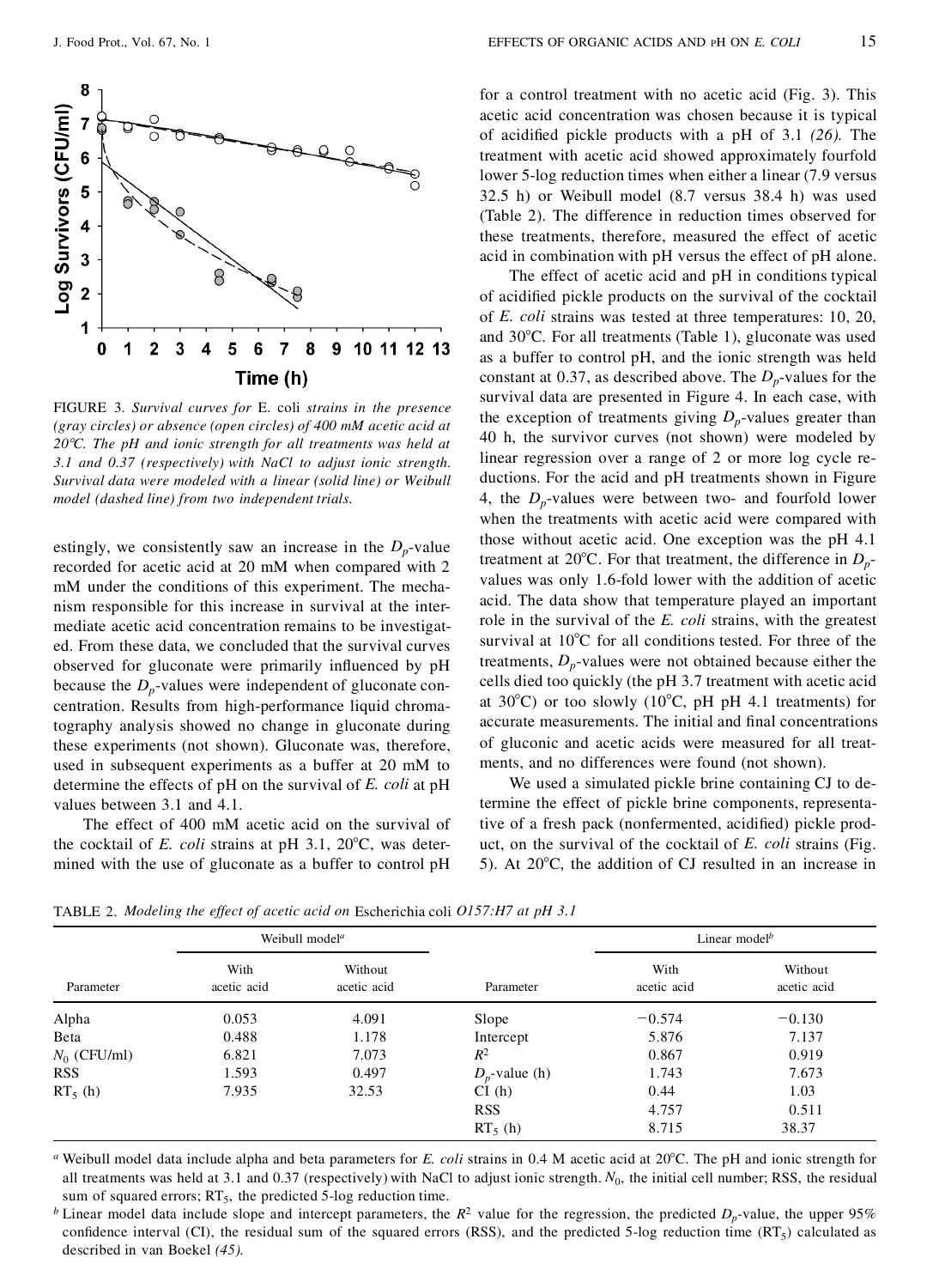FIGURE 4. D<sup>p</sup> *values (*D*-value for a population) for the survival of* E. coli *strains in selected pH and acid conditions speci ed in Table 2 at 108C (dark gray bar), 208C (light gray bar), and 308C (black bar). Treatment pH values are indicated*<br> *on the x-axis. s, Treatments contained 250*<br> *g/liter isomerose; a, treatments contained*<br> *acetic acid corresponding to the values in*<br> *Table 2. The error bars indicate the u on the* x*-axis. s, Treatments contained 250 g/liter isomerose; a, treatments contained acetic acid corresponding to the values in Table 2. The error bars indicate the upper 95% condence intervals for two or more independent trials.*



the survival of the cells ( $D_p = 5.88$ ) in the presence of 400 mM acetic acid at pH 3.1 when compared with similarly treated cells with only acetic acid ( $D_p = 3.10$ ). In an effort to determine which components of CJ might be responsible for the increased survival of *E. coli* with CJ, we added compounds known to be in CJ *(24),* including selected amino acids at 1 mM concentration, as well as the sugars glucose and fructose at 55 mM. Of these compounds, glutamic acid and arginine, which have previously been shown to influence the survival of bacteria in the presence of acid conditions  $(23)$  were both found to significantly increase



FIGURE 5. *Effect of cucumber juice (CJ) and selected components of CJ on the survival of* E. coli *strains* (D<sup>p</sup> *-values,* D*-value for a population) at pH 3.1, 208C. Acetic acid (A) was present in all treatments at 400 mM. Treatments include (singly or in com bination as indicated): CJ (60% vol/vol), amino acids GT (glutamic acid, 1 mM) and AR (arginine, 1 mM), and sugars GL (glucose, 55 mM) and FR (fructose, 55 mM). The error bars indicate the upper 95% confidence intervals from two or more independent trials.*

the  $D_p$ -values ( $P \le 0.05$ ) observed for treatments with just acetic acid. The  $D_p$ -values for the glutamic acid and arginine treatments were 14.37 and 4.87, respectively, when compared with acetic acid alone  $(D_p = 3.10)$ . However, combining the two amino acids did not result in any significant difference from the treatment with glutamic acid alone ( $P > 0.05$ ). From these data, we concluded that amino acids present in CJ could be one of the factors that contributed to the increased survival of *E. coli* in CJ, whereas addition of sugars did not increase survival compared with the acetic acid treatment alone.

# **DISCUSSION**

Regulations (21 CFR part 114) were established in 1979 to ensure the safe production of acidified foods consumed in the United States. However at the time, no vegetative pathogenic organisms were known to survive at or below pH 4.6, which was required to prevent spore outgrowth and toxin production by *C. botulinum.* The range of acidified food products has continued to expand in the 20-plus years since the regulation was promulgated. A number of acidified foods are currently produced without heat processing and some might be at risk from acid-resistant food pathogens. The pH and OA conditions required to make these products microbiologically shelf stable must also have killed or at least prevented any growth of vegetative microorganisms. However, scientific data are lacking to define the role of acid independent of pH to determine conditions that will assure the destruction of acid-resistant pathogens in acidified foods without a heat treatment.

To address the safety concerns of the U.S. Food and Drug Administration and the acidified foods industry, we investigated the specific effects of pH independent of inhibitory OA with the use of gluconate buffer to control pH. We then investigated how the addition of acetic acid at a given pH alters survival of *E. coli.* Gluconate was selected because the survival of *E. coli* strains at pH 3.1 (Fig. 1)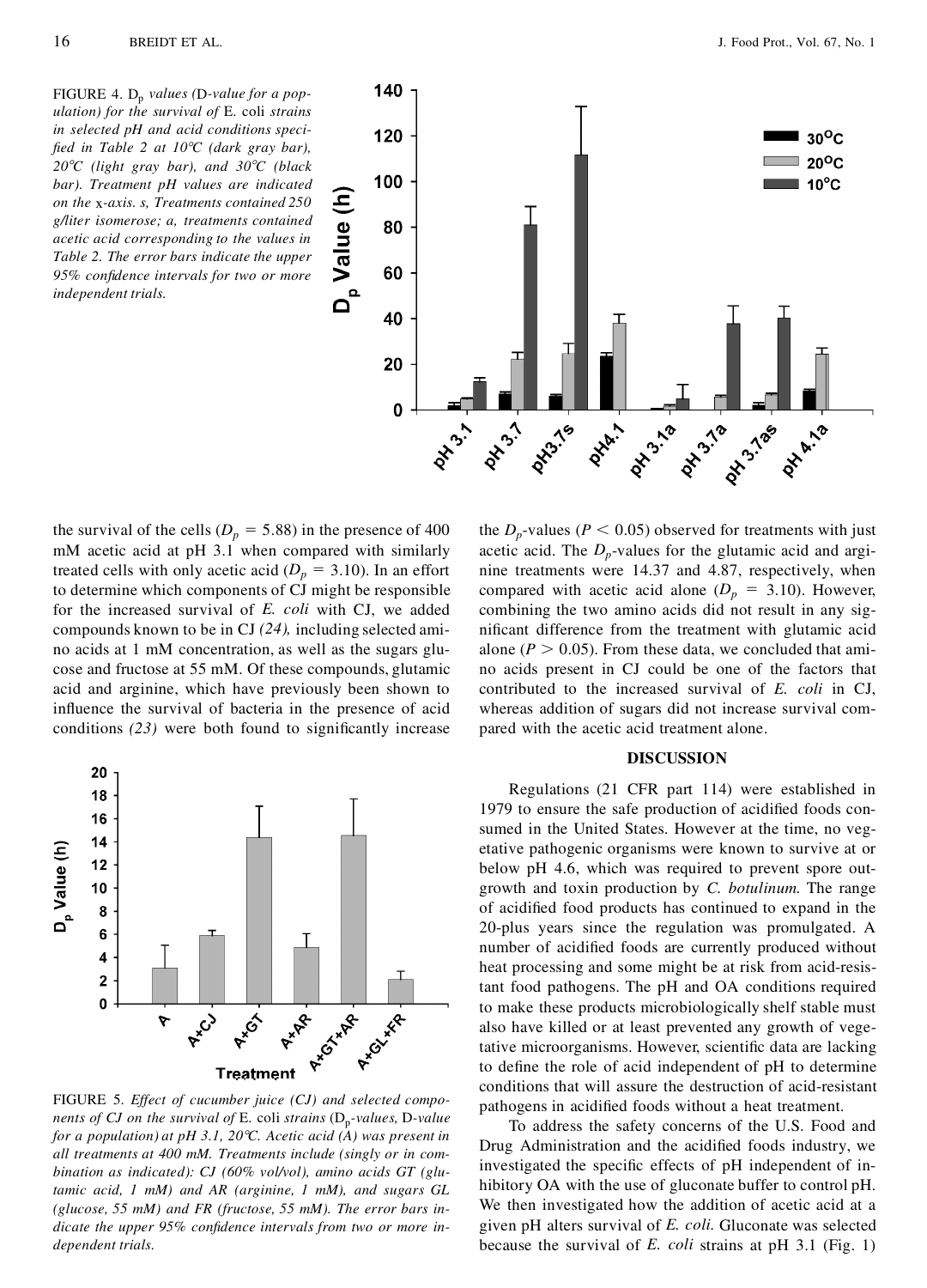was found to be independent of the concentration of this acid. Although gluconic acid has been investigated for use as an antimicrobial agent in meats *(17, 42),* it has not proven to be as effective as acetic or lactic acid. Our research indicates that the antimicrobial effects of gluconic acid (or its conjugate base, gluconate) solutions at pH values between 3 and 4 might be primarily a result of pH, rather than specific effects of the compound itself.

For most of the treatments, coefficients of determination  $(R^2)$  were greater than 0.9 over a 2-log cycle or more reduction in cell numbers. Only the pH 3.1 treatments with acetic acid had  $R^2$  values lower than 0.9. A Weibull model  $(31)$  showed a better fit for these data because the residual sum of squares error term was lower when compared with the linear model (1.59 versus 4.76, or 0.50 and 0.51 for treatments with and without acid, respectively; Table 2). However, the linear model was chosen because it allowed a simple and direct comparison of the reduction times for all the data presented and simplified the statistical analysis of the data.

By using gluconate as a noninhibitory buffer, we were able to determine the inhibitory effects of pH and the combined effects of pH and acetic acid for a range of conditions typically found in acidified pickle products. The specific inhibitory effect of acetic acid was measured as the difference between the  $D_p$ -values determined for a given set of pH and temperature conditions with and without acetic acid. For each treatment, increasing temperature resulted in a reduced  $D_p$ -value. These results are in agreement with previous studies on the relationship between temperature and the inhibitory effects of OA on foodborne pathogens *(4, 21, 33, 46).* Although we expected to see a decrease in the  $D_p$ -values with the addition of acetic acid, we found gluconic acid did not significantly decrease  $D_p$ -values. The gluconate buffer might, therefore, have wider application as a noninhibitory buffer for similar experiments with other OA, although some specific effects of gluconate cannot be ruled out by one experiment.

The primary bactericidal actions of OA have long been assumed to be the acidification of cell cytoplasm facilitated by the diffusion of uncharged protonated acid across bacterial membranes. To test the theory that acetic acid acted as an uncoupler, allowing acidification of the cell cytoplasm, Diez-Gonzalez and Russell *(12)* compared the effects of acetic acid and the uncoupler carbonylcyanide-*m* chlorophenylhydrazone. The acetic acid had very little or no effect on intracellular ATP levels, even at concentrations greater than 200 mM. An alternative explanation for the inhibitory effects of OA is the accumulation of acid anion in the interior of bacterial cells because of higher internal pH than the external environment *(37).* Depending on the internal to external pH difference, molar quantities of acid anion (which should not diffuse through bacterial membranes) might be predicted inside cells, greatly increasing the internal ionic strength  $(37)$ . Additional specific effects of OA on bacterial cell survival could vary with the type and concentration of acid, and might include the inhibition of cellular metabolic enzymes such as lactate dehydrogenase, transport proteins, membrane function, and chelating

We have demonstrated that acetic acid can significantly decrease the survival time for the *E. coli* strains tested at a given pH when compared with effects attributed to pH alone. This was true for a range of pH values between 3.1 and 4.1 with acetic acid concentrations between 100 and 400 mM, which are typical of acidified pickle products (unpublished data). Additional research will be needed to determine the survival of *E. coli* in specific acidified food products because many factors can affect survival of *E. coli* strains in foods.

# **ACKNOWLEDGMENTS**

The authors thank Dr. Jason Osborne and Mr. Roger Thompson for help with statistical analysis of the data; Dr. Amy Barish and Dr. Sabine Morrison for aid with high-performance liquid chromatography methods; Dr. Henry Fleming, Mr. James Cook, and Mr. Mike Wuller for helpful discussions; and Ms. Dora Toler for excellent secretarial assistance. This investigation was supported in part by a research grant from Pickle Pack ers International, Inc., St. Charles, Ill.

# **REFERENCES**

- 1. Alakomi, H. L., E. Dkytta, M. Saarela, T. Mattila-Sandholm, K. Latva-Kala, and I. M. Helander. 2000. Lactic acid permeabilizes Gramnegative bacteria by disrupting the outer membrane. *Appl. Environ. Microbiol.* 66:2001–2005.
- 2. Breidt, F., J. S. Hayes, and H. P. Fleming. 2000. Reduction of microflora of whole pickling cucumbers by blanching. *J. Food Sci.* 65: 1354–1358.
- 3. Breidt, F., and R. F. McFeeters. 1998. Unpublished data.
- 4. Brudzinski, L., and M. A. Harrison. 1998. Influence of incubation conditions on survival and acid tolerance response of *Escherichia coli* O157:H7 and non-O157:H7 isolates exposed to acetic acid. *J. Food Prot.* 61:542–546.
- 5. Brul, S., and P. Coote. 1999. Preservative agents in foods. Mode of action and microbial resistance mechanisms. *Int. J. Food Microbiol.* 50:1–17.
- 6. Buchanan, R. L., and S. G. Edelson. 1999. pH-dependent stationaryphase acid resistance response of enterohemorrhagic *Escherichia coli* in the presence of various acidulants. *J. Food Prot.* 62:211–218.
- 7. Castanie-Cornet, M.-P., T. A. Penfound, D. Smith, J. F. Elliott, and J. W. Foster. 1999. Control of acid resistance in *Escherichia coli. J. Bacteriol.* 181:3525–3535.
- 8. Centers for Disease Control. 1996. Outbreak of *Escherichia coli* O157:H7 infections associated with drinking unpasteurized com mercial apple juice—British Columbia, California, Colorado, and Washington, October 1996. *Morb. Mortal. Wkly. Rep.* 45:975.
- 9. Centers for Disease Control. 1999. Outbreak of *Salmonella* serotype Muenchen infections associated with unpasteurized orange juice— United States and Canada, June 1999. *Morb. Mortal. Wkly. Rep.* 48: 582–585.
- 10. Deng, Y., J.-H. Ryu, and L. R. Beuchat. 1999. Tolerance of acidadapted and non-adapted *Escherichia coli* O157:H7 cells to reduced pH as affected by type of acidulant. *J. Appl. Microbiol.* 86:203–210.
- 11. Diez-Gonzalez, F., and J.B. Russell. 1997. The ability of *Escherichia coli* O157:H7 to decrease its intracellular pH and resist the toxicity of acetic acid. *Microbiol.* 143:1175–1180.
- 12. Diez-Gonzalez, F., and J. B. Russell. 1997. Effects of carbonylcyanide-*m*-chlorophenylhydrazone (CCCP) and acetate on *Escherichia coli* O157:H7 and K-12: uncoupling versus anion accumulation. *FEMS Microbiol. Lett.* [151:71–76.](http://fidelio.ingentaselect.com/nw=1/rpsv/cgi-bin/linker?ext=a&reqidx=/0378-1097^28^29151L.71[aid=5451423])
- 13. Doyle, M. P. 1991. *Escherichia coli* O157:H7 and its significance in foods. *Int. J. Food Microbiol.* 12:289–302.
- 14. Duffy, L. L., F. H. Frau, and P. B. Vanderlinde. 2000. Acid resistance